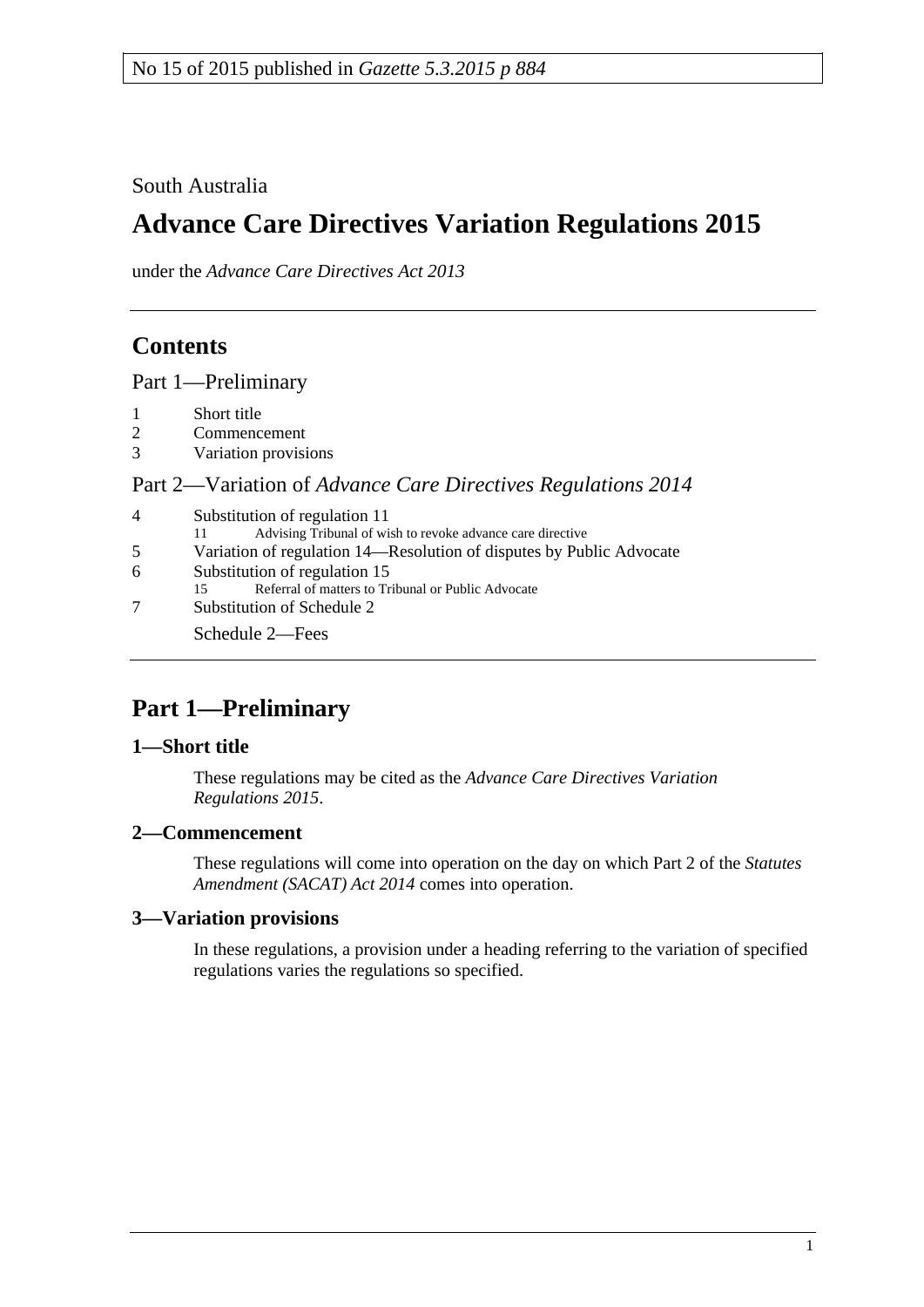### <span id="page-1-0"></span>**Part 2—Variation of** *Advance Care Directives Regulations 2014*

#### <span id="page-1-1"></span>**4—Substitution of regulation 11**

Regulation 11—delete the regulation and substitute:

#### **11—Advising Tribunal of wish to revoke advance care directive**

For the purposes of section 31(1) of the Act, a person must advise the Tribunal of a wish to revoke an advance care directive in such manner and form as is determined from time to time by the Tribunal.

#### <span id="page-1-2"></span>**5—Variation of regulation 14—Resolution of disputes by Public Advocate**

Regulation 14(2)—delete "Guardianship Board under the *[Guardianship and](http://www.legislation.sa.gov.au/index.aspx?action=legref&type=act&legtitle=Guardianship%20and%20Administration%20Act%201993)  [Administration Act](http://www.legislation.sa.gov.au/index.aspx?action=legref&type=act&legtitle=Guardianship%20and%20Administration%20Act%201993) 1993*" and substitute:

> Tribunal under the *[South Australian Civil and Administrative Tribunal](http://www.legislation.sa.gov.au/index.aspx?action=legref&type=act&legtitle=South%20Australian%20Civil%20and%20Administrative%20Tribunal%20Act%202013)  Act [2013](http://www.legislation.sa.gov.au/index.aspx?action=legref&type=act&legtitle=South%20Australian%20Civil%20and%20Administrative%20Tribunal%20Act%202013)*

#### <span id="page-1-3"></span>**6—Substitution of regulation 15**

Regulation 15—delete the regulation and substitute:

#### **15—Referral of matters to Tribunal or Public Advocate**

- (1) If the Public Advocate decides to refer a matter to the Tribunal under section 46(1) of the Act, the following provisions apply:
	- (a) the referral must be made within 7 business days of the Public Advocate bringing a mediation to an end or refusing to determine an application, as the case may be;
	- (b) the Public Advocate must notify the Tribunal whether any or all parties have consented to the matter being referred to the Tribunal;
	- (c) the Public Advocate must provide the Tribunal with written reasons for its decision to refer the matter to the Tribunal;
	- (d) the Public Advocate must provide the Tribunal with a summary of the dispute between the parties, the contact details of the parties and all other information relevant to the matter that is in the possession of the Public Advocate when the referral is made;
	- (e) if the matter was the subject of mediation under section 45 of the Act and the mediator was a delegate of the Public Advocate—the name of the mediator.
- (2) If the Tribunal decides to refer a matter to the Public Advocate under section 49(1) of the Act, the following provisions apply:
	- (a) the referral must be made within 7 business days of the Tribunal making the decision to refer;